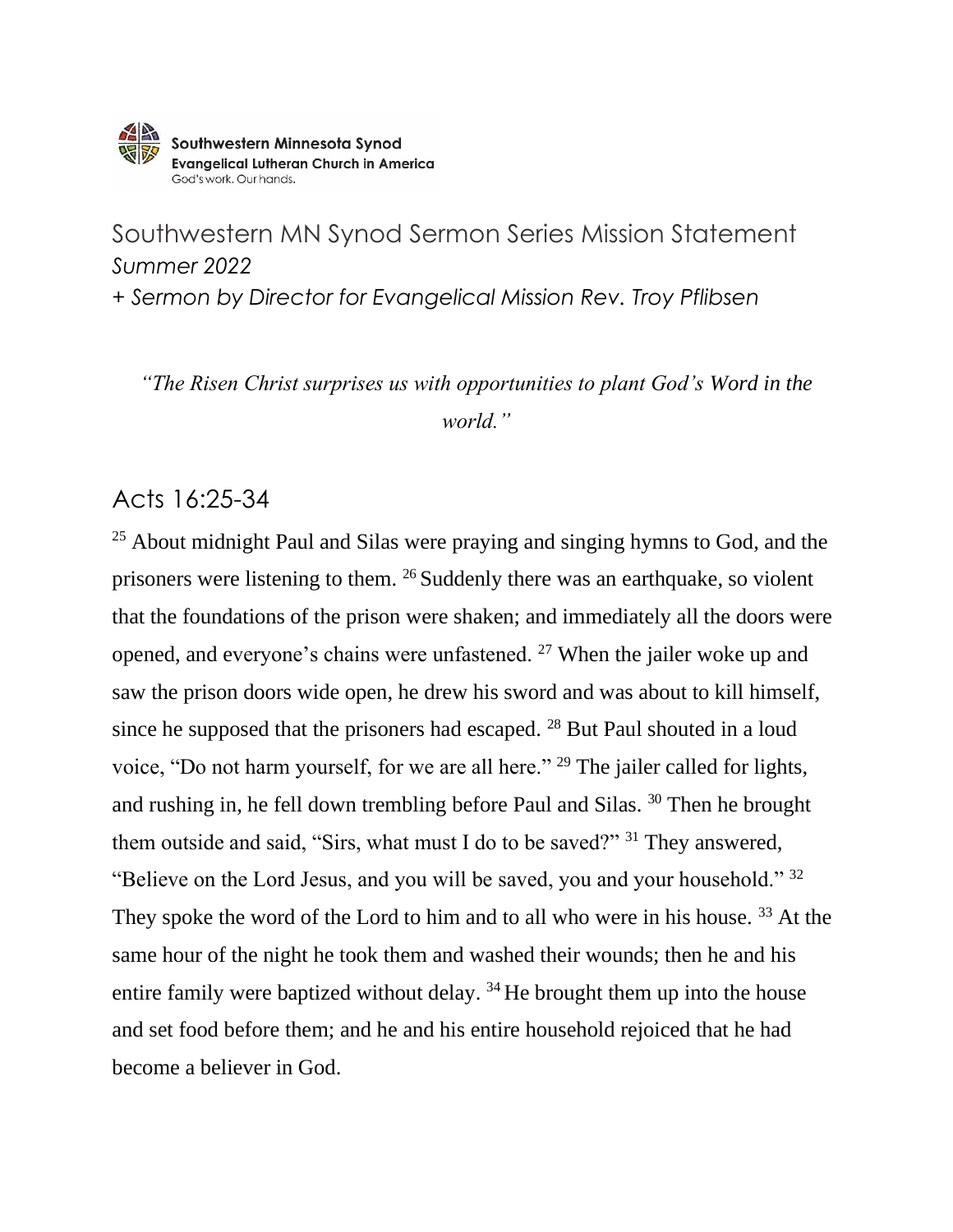Today we return to a story we heard earlier this spring.

Paul and Silas are imprisoned because they had cast out a demon from a slave girl.

Normally folks might consider casting out a demon a good thing. But in this case the demon helped her to tell the future and her owners had exploited this and sold her services. Hence, from their perspective, it was not a good thing that Paul and Silas cast out the demon. They had Paul and Silas thrown into jail.

And in the ancient world, once someone was thrown into a jail their future was uncertain. There was not much justice in their justice system.

So Paul and Silas were in prison, trying to make the best of a bad situation.

Paul did have some options, but he had yet to exercise them.

In this seemingly awful moment, the Spirit works something amazing.

First, there is a miraculous earthquake that frees all the prisoners. This is a big deal in itself!

But the Spirit does more. The Spirit opens the jailer's heart, and the jailer asks to hear the Jesus story. The jailer wants to know what he needs to do to be saved.

Can you picture the moment?

One minute Paul and Silas are just trying to stay alive in an awful prison.

The next minute, the jailer, the one who had made their lives miserable asks them about Jesus.

And this is just one of many such stories of a surprise witness in the Bible.